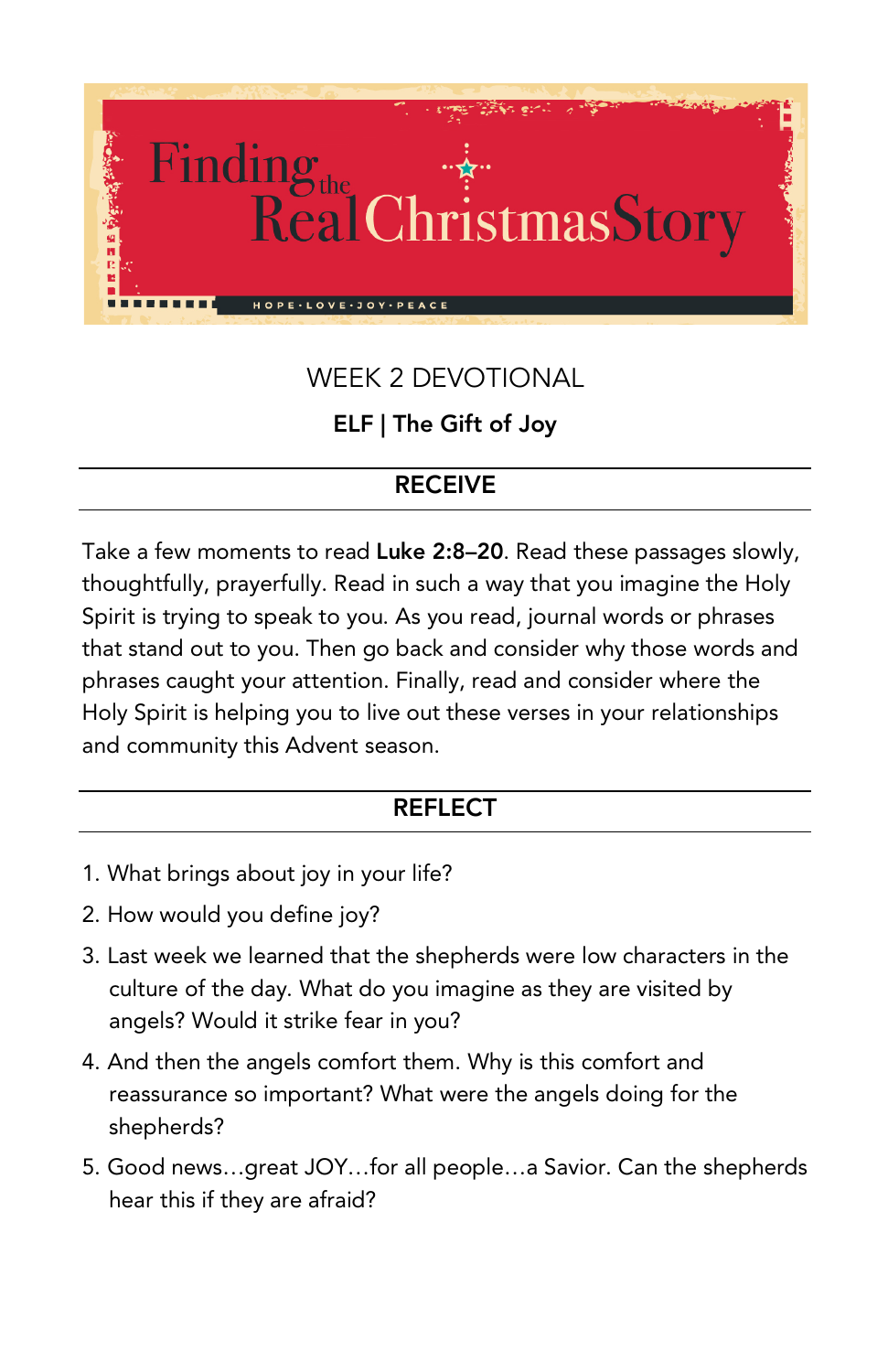- 6. "…good news of great joy that will be for all people..." What does that mean for you today? A theme word for the message is "JOY". What gets in the way of your joy? Is it busyness, frustration, cynicism, fear?
- 7. What is the first thing we learn of the shepherds after this announcement to them? What does that imply for you in this season? What news do we have to tell to the people?

#### RESPOND

- 8. Elf is characterized as living a childlike joy. What can we learn from that as we "curate" our holiday events this year?
- 9. The passage implies that if we are afraid we will not be able to see and appreciate the JOY that is given to us. Does that ring true to you? As you think about that, what fears can you identify?
- 10. The shepherds were curious. And they were open. How can we model that? What would it look like to be curious about what God is doing in these days of celebration and gift giving? What would "openness" mean in the conversations and opportunities that will present to us in the days ahead?
- 11. Finally, the shepherds took action. We may not have a sky full of angels to prompt us, but we do have the Holy Spirit. How can you listen for the Spirit's prompting in the coming days?
- 12. As you go through your week, be mindful of where you sense a conversation. Did you initiate? Should you have? Why didn't you? Write these promptings down and look for a pattern. Pray for what's missing—boldness, time, interest, curiosity? Ask God to show you how to be part of "good news of great JOY" this season.
- 13. With these new found insights, gather your favorite people, make some rich hot chocolate with plenty of mini-marshmallows and watch the movie *Elf* . Enjoy!